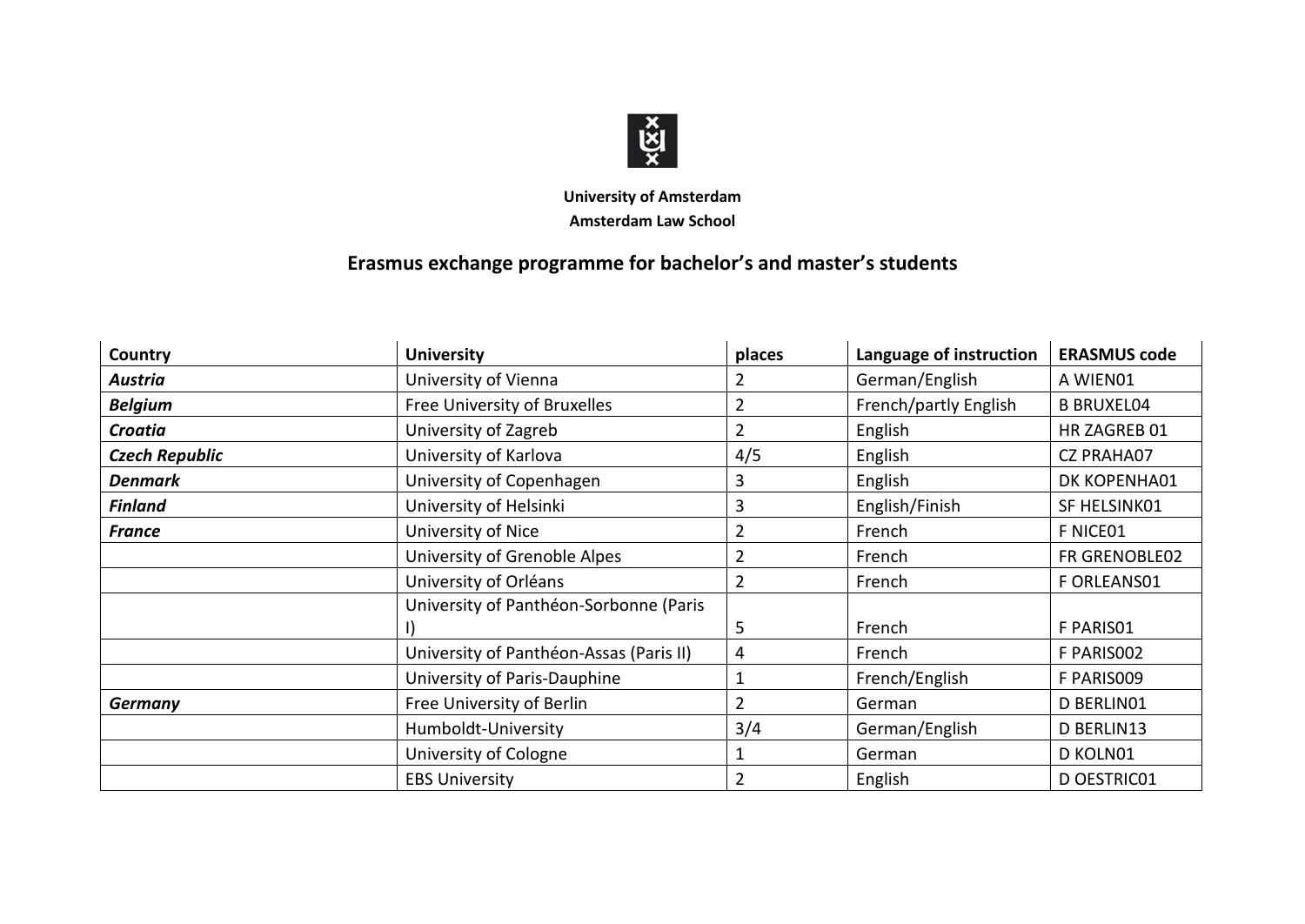|                       | Bucerius Law School - Hamburg            | 3                       | English                  | D HAMBURG10           |
|-----------------------|------------------------------------------|-------------------------|--------------------------|-----------------------|
|                       |                                          |                         | English (limited law     |                       |
| <b>Ireland</b>        | University College Dublin (U21*)         | 1                       | courses)                 | IRLDUBLIN02           |
| <b>Italy</b>          | University of Bologna                    | 2 per sem.              | Italian/English          | <b>BOLOGNA01</b>      |
|                       | University of Bocconi                    | 4                       | Italian/English          | I MILANO04            |
|                       | University of Siena                      | $\overline{2}$          | Italian/partly English   | I SIENA01             |
|                       | Sapienza University of Roma              | 3                       | Italian                  | I ROMA01              |
| Latvia                | Riga Graduate School of Law              | $\overline{2}$          | English                  | LV RIGA34             |
| <b>Norway</b>         | University of Bergen                     | 3                       | Norwegian/English        | N BERGEN01            |
| <b>Portugal</b>       | University of Lisboa                     | $\overline{2}$          | Portugese/English        | P LISBOA109           |
| <b>Spain</b>          | University of Alcala                     | $\overline{2}$          | Spanish                  | E ALCAL - H01         |
|                       | University Autònoma de Barcelona         | $\overline{2}$          | Spanish/Catalan          | E BARCELO02           |
|                       |                                          | 4 (sem 2                |                          |                       |
|                       |                                          | Spanish                 |                          |                       |
|                       | <b>ESADE (University Ramon Llull)</b>    | courses)                | Spanish/English          | E BARCELO 16          |
|                       | Universidad Autónoma de Madrid           | $\overline{2}$          | Spanish                  | E MADRID04            |
|                       | University Pontificia Comillas de Madrid | $\overline{\mathbf{4}}$ | Spanish/English          | E MADRID02            |
| <b>Turkey</b>         | <b>Yeditepe University</b>               | $\overline{2}$          | Turkish/English          | TR INSTANBU21         |
| <b>United Kingdom</b> | University of Glasgow                    | 4                       | English                  | UK GLASGOW01          |
|                       | University of Edinburgh (U21*)           | 3                       | English (no law courses) | UK EDINBUR01          |
|                       |                                          |                         | English (limited law     |                       |
|                       | University of Birmingham (U21*)          | $\overline{2}$          | courses)                 | UK BIRMING02          |
|                       |                                          |                         | English (limited law     |                       |
|                       | University of Manchester (U21*)          | $\overline{2}$          | courses)                 | <b>UIK MANCHES 01</b> |
|                       |                                          |                         | English (limited law     |                       |
|                       | University of Nottingham (U21*)          | $\mathbf{1}$            | courses)                 | UK NOTTING01          |
|                       | Centre of Transnational Legal Studies in |                         |                          | Cijfergemiddelde      |
|                       | London**                                 | $\mathbf 1$             | Engels                   | min. 7,5              |